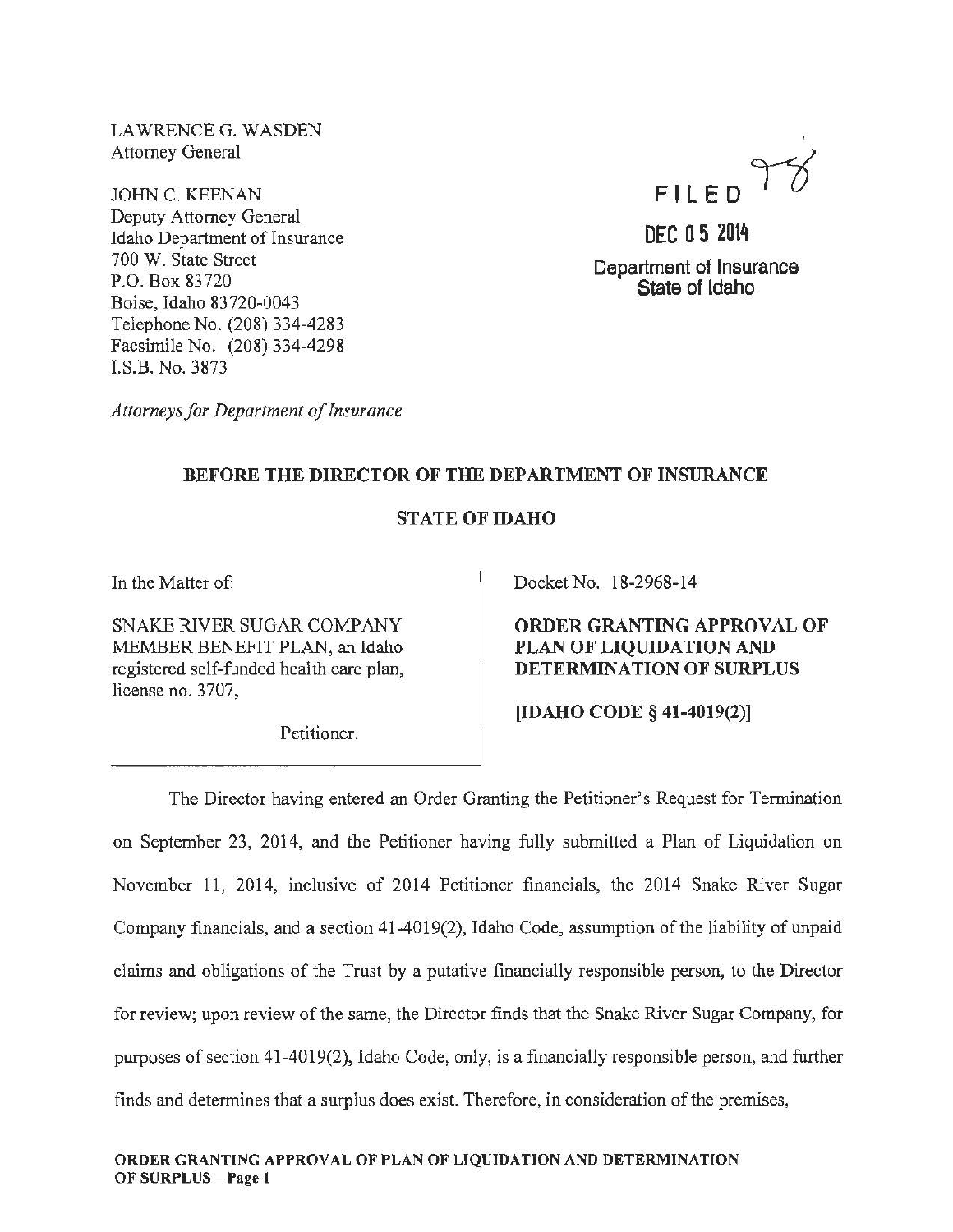IT IS HEREBY ORDERED that the Plan of Liquidation as submitted by the Petitioner is fair and equitable to all persons having a pecuniary interest in the Trust and is hereby APPROVED; and,

IT IS FURTHER ORDERED that the Plan of Liquidation, inclusive of a letter dated November 21, 2014, unconditionally and irrevocably assuming the liability for all unpaid claims and obligations of the Trust for a period of two (2) years from entry of the Order Granting the Petitioner's Request for Termination filed September 23, 2014, by the financially responsible person, the Snake River Sugar Company, is hereby APPROVED; and,

IT IS FURTHER ORDERED that the Petitioner shall liquidate said funds determined to be surplus in accordance with the Plan of Liquidation not earlier than December 19, 2014.

IT IS SO ORDERED DATED this  $\frac{5}{\sqrt{t}}$  day December, 2014.

IDAHO DEPARTMENT OF INSURANCE

EDAHO DEPARTMENT OF INSURANCE<br>MANUSCRIPT RESERVED OF THE RACE Dap Anaty